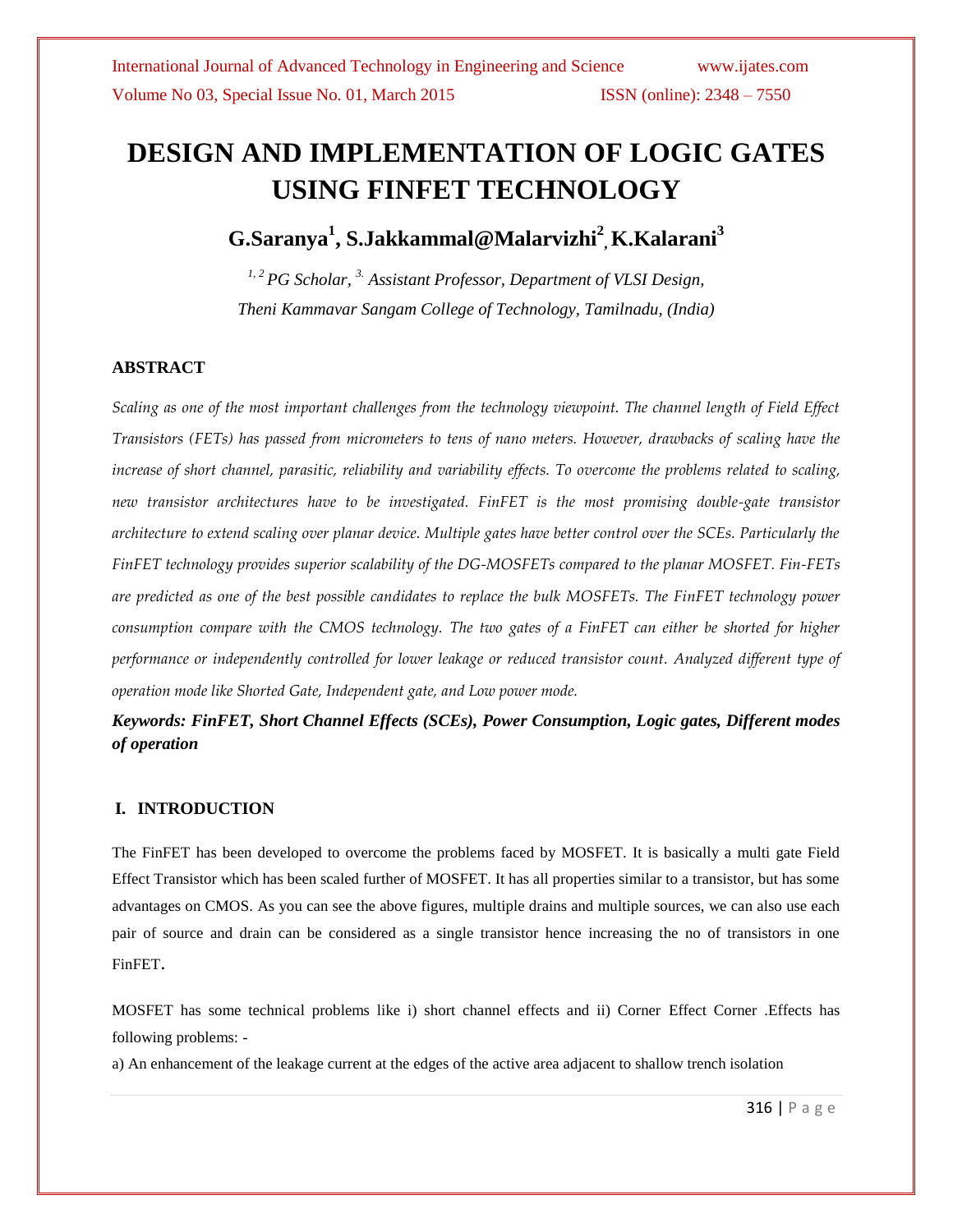b) Leakage enhancement is especially strong, if the gate electrode wraps around the corner of the active area c) Corner effect leads to a not complete switching-off of the STI MOS transistors and worsens the transistor performance.

So to overcome the difficulty faced by traditional MOSFET, FinFET came into role and to make the transistors more efficient. Wider FinFET devices are built utilizing multiple parallel fins between the source and drain. Independent gating of the FinFET's double gates allows significant reduction in leakage current.

### **II MOSFET**

Metal-Oxide-Semiconductor Field Effect Transistor is a three terminal device used for a variety of applications as per the requirement in different fields of electronics. It is used for amplifying or switching electronic signals. In MOSFETs, a voltage on the oxide-insulated gate electrode can induce a conducting channel between the two other contacts called source and drain. The channel can be of n-type or p-type and is accordingly called an nMOSFET or a pMOSFET (also commonly NMOS, PMOS).



**Fig.2.1 Symbols of NMOS & PMOS**  $G = GATE$  D= DRAIN S=SOURCE B = BULK

#### **2.1 Operation of MOSFET**

A traditional metal–oxide–semiconductor (MOS) structure is obtained by growing a layer of silicon dioxide (SiO2) on top of a silicon substrate and depositing a layer of metal or polycrystalline silicon (the latter is commonly used). As the silicon dioxide is a dielectric material, its structure is equivalent to a planar capacitor, with one of the electrodes replaced by a semiconductor.

When a voltage is applied across a MOS structure, it modifies the distribution of charges in the semiconductor. If we consider a P-type semiconductor (with NA the density of acceptors, p the density of holes;  $p = NA$  in neutral bulk), a positive voltage, VGB, from gate to body creates a depletion layer by forcing the positively charged holes away from the gate insulator/ semiconductor interface, leaving exposed a carrier-free region of immobile, negatively charged acceptor ions. If VGB is high enough, a high concentration of negative charge carriers forms in an inversion layer located in a thin layer next to the interface between the semiconductor and the insulator.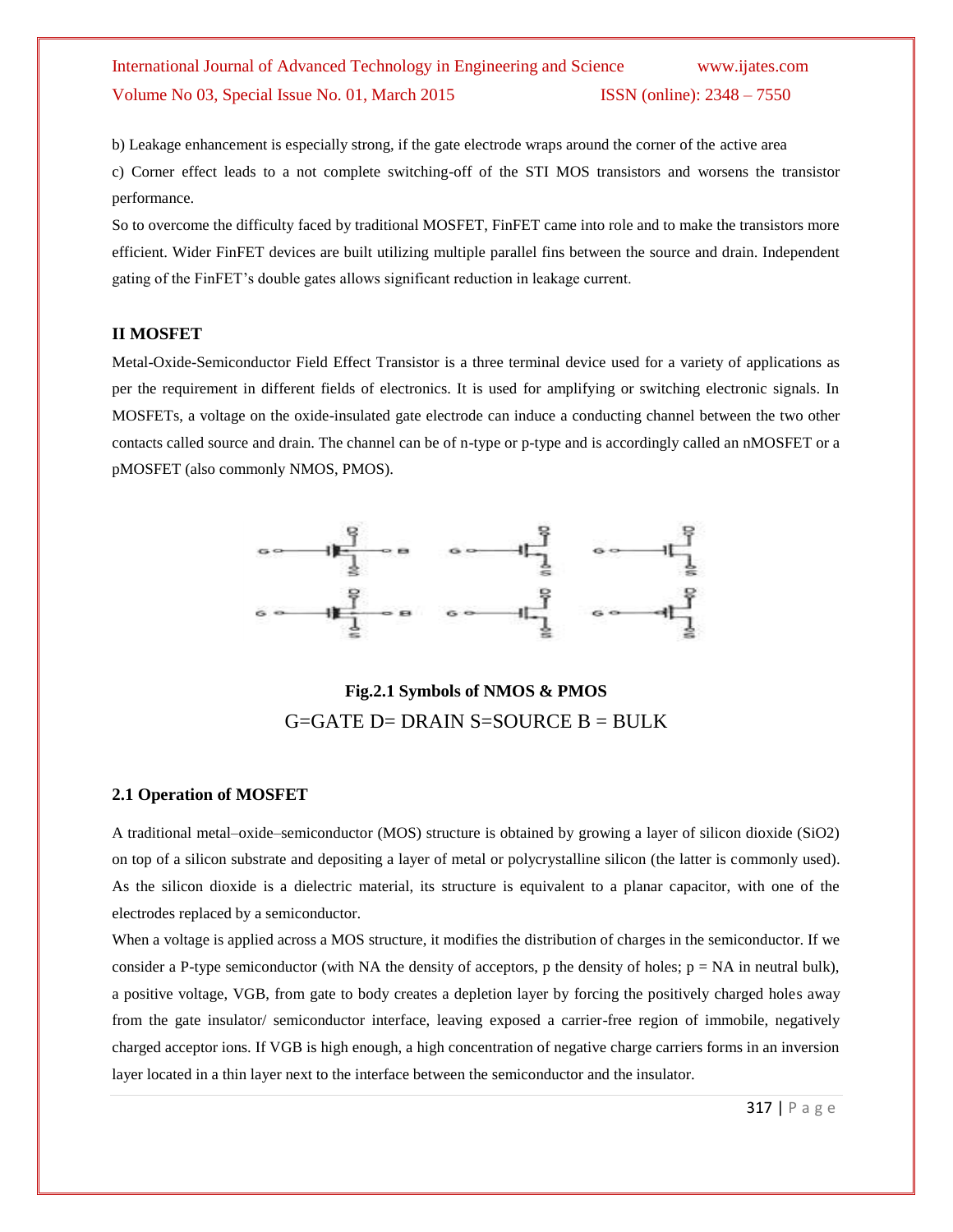Unlike the MOSFET, where the inversion layer electrons are supplied rapidly from the source/drain electrodes, in the MOS capacitor they are produced much more slowly by thermal generation through carrier generation and recombination centers in the depletion region. Conventionally, the gate voltage at which the volume density of electrons in the inversion layer is the same as the volume density of holes in the body is called the threshold voltage. This structure with P-type body is the basis of the N-type MOSFET, which requires the addition of an N-type source and drain regions.



**Fig.2.2: Operation of MOSFET**

#### **2.2 DG – MOSFET Structure**

Currently standard CMOS technology can be replaced by DG MOSFETs technology to increase the integration capacity of silicon technology in the near future [5]. A DGSOI Structure consists, basically, of a silicon slab sandwiched between two oxide layers shows in Fig.2.3. The salient features of the DG MOSFETs are control of short-channel effects by device geometry, as compared to bulk FETs, where the short-channel effects are controlled by doping concentration; and a thin silicon channel leading to tight coupling of the gate potential with the channel potential. These features provide potential DG MOSFET advantages are reduced short channel effects which allows for a larger gate overdrive for the same power supply and the same off-current and better carrier transport as the channel doping is reduced.



**Fig.2.3: Cross Section of a Generic Planar DGFET**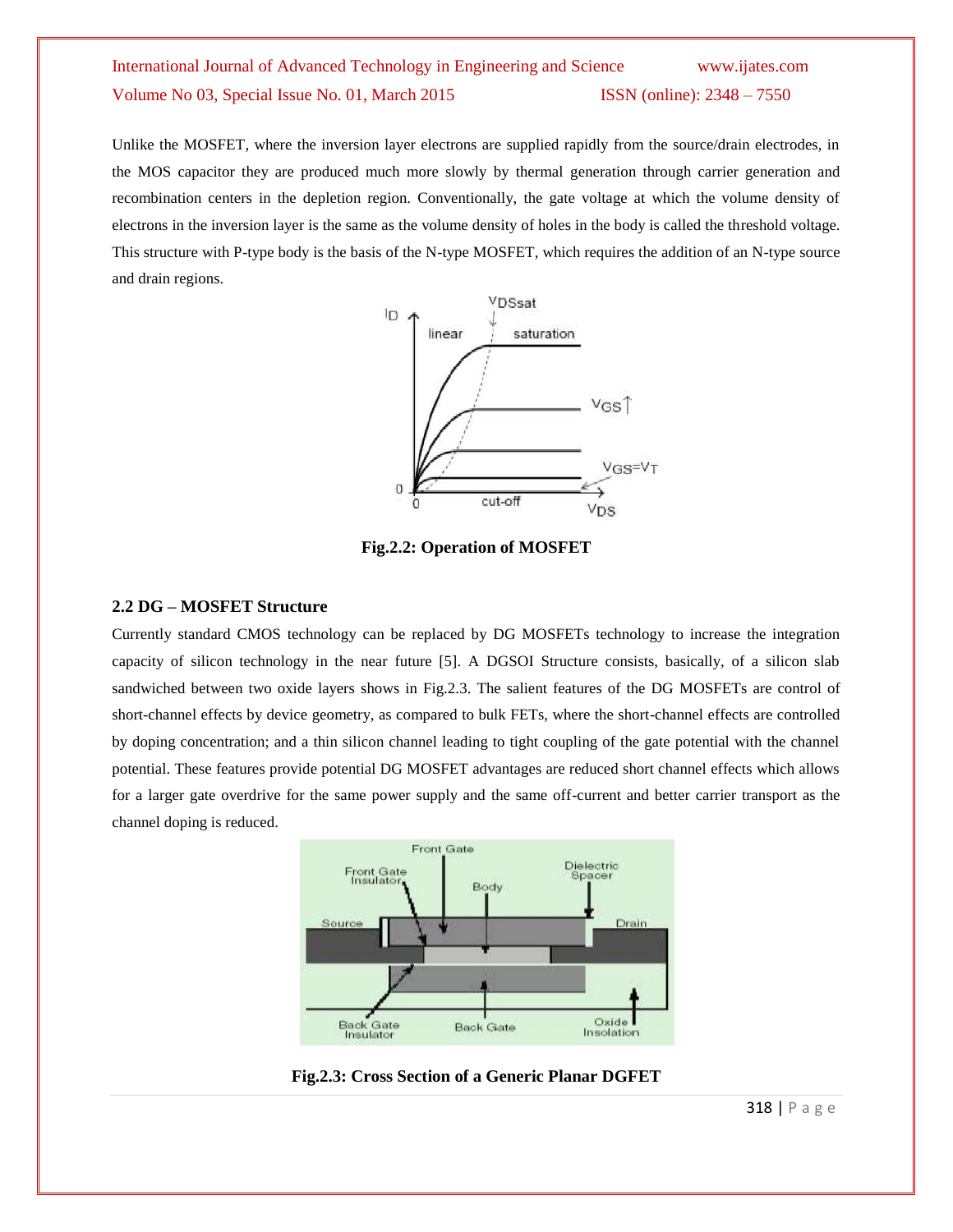Basically there are 2 kinds of DG-FETs: (1) Symmetric: - In Symmetric DG-FETs have identical gate electrode materials for the front and back gates means gate electrode material is same for both gate. When symmetrically driven, the channel is formed at both the surfaces. (2) Asymmetric: - In an asymmetric DG-FET, the top and bottom gate electrode materials can different. Channel is formed only in one surface.

There are three ways to fabricate the DG-FET

- Planar DGMOSFET
- Vertical DGMOSFET
- FinFET

Types 1 and 2 suffer most from fabrication problems, viz. it is hard to fabricate both gates of the same size and that too exactly aligned to each other. Also, it is hard to align the source/drain regions exactly to the gate edges. Further, in Type 1 DG-FETs, it is hard to provide a low-resistance, area-efficient contact the bottom gate, since it is buried.

#### **III PROPOSED METHOD**

#### **3.1 FINFET Structure Analysis**

Type 3 is called as a FinFET because the silicon resembles the dorsal fin of a fish. It is referred to as a quasi-planar device (3D schematic diagram in Fig: 3.8). [14]In the FinFET the silicon body has been rotated on its edge into a vertical orientation so only source and drain regions are placed horizontally about the body, as in a conventional planar FET. The separate biasing in DG device easily provides multiple threshold voltages



Fig.3.1 Planar MOSFET & FinFET

A gate can also be fabricated at the top of the fin, in which case it is a triple gate FET. The width of a FinFET is quantized due to the vertical gate structure. The fin height determines the minimum transistor width (*Wmin*). With the two gates of a single-fin FET tied together, *Wmin*  is

$$
W_{\min} = 2 \times H_{\text{fin}} + T_{\text{fin}} \tag{3.1}
$$

 $H_{\text{fin}}$  is the height of the fin and  $T_{\text{fin}}$  is the dominant component of the transistor width since  $T_{\text{fin}}$  is typically much smaller than  $H_{f_{in}}$ . Since  $H_{f_{in}}$  is fixed in a FinFET technology, multiple parallel fins are utilized to increase the width of a FinFET. The total physical transistor width (*Wtotal* ) of a tied-gate FinFET with *n* parallel fins is: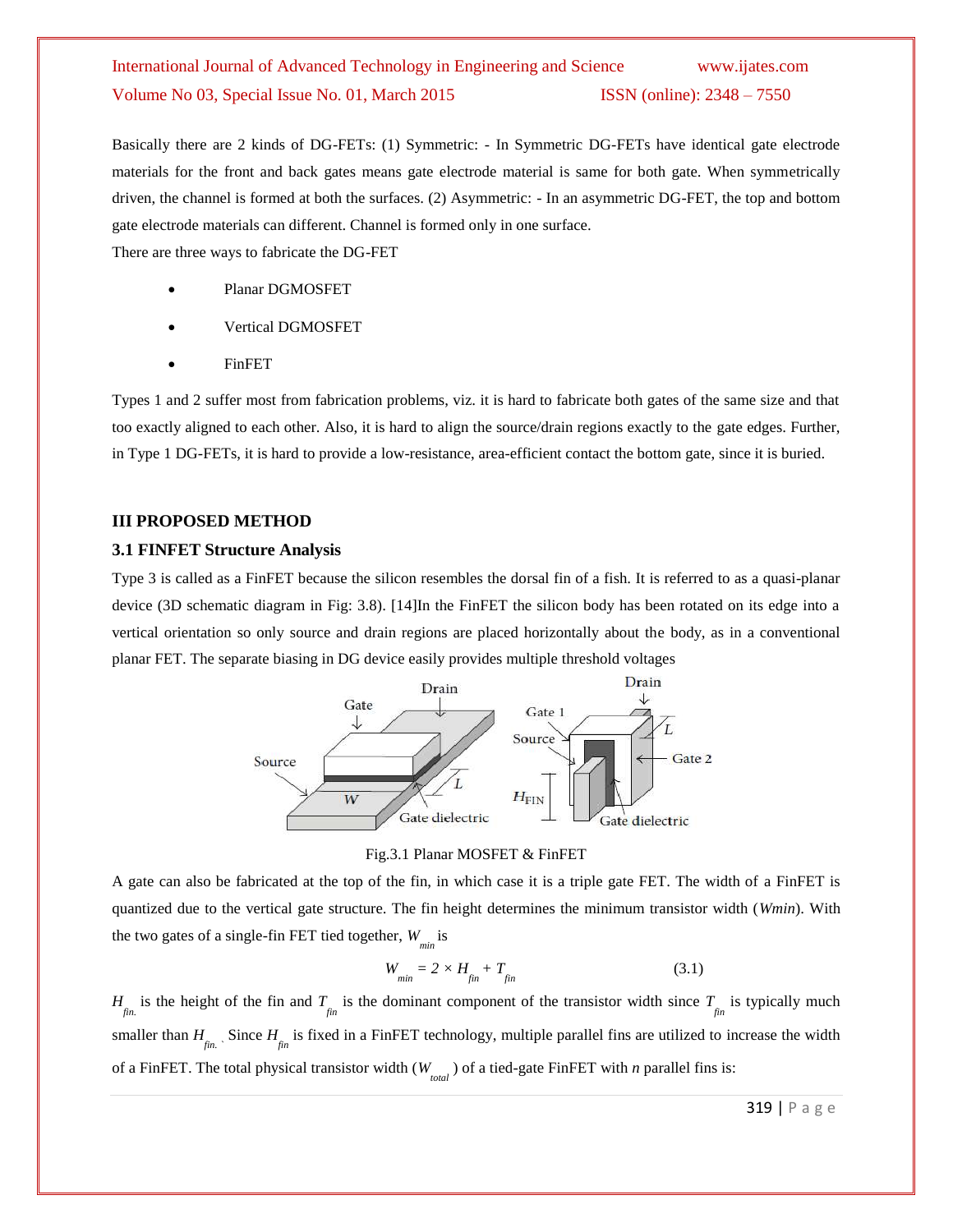$W_{total} = n \times W_{min} = n \times (2 \times H_{fin} + T_{fin})$ ) (3.2)

FinFETs are designed to use multiple fins to achieve larger channel widths. Source/Drain pads connect the fins in parallel. As the number of fins is increased, the current through the device increases [8].

Main features of FinFET are follows:

(1) Ultra thin Si fin for suppression of short channel effects

(2) Raised source/drain to reduce parasitic resistance and improve current drive

(3) Gate last process with low  $V_T$ , high k gate dielectrics

(4) Symmetric gates yield great performance,but can built asymmetric gates that target V.

The two vertical gates of a FinFET can be separated by depositing oxide on top of the silicon fin is shown in Fig:

3.1, thereby forming an independent-gate FinFET.



**Fig.3.2 Independent-Gate FinFET**

#### **3.2 Construction of FinFET**

The basic electrical layout and the mode of operation of a FinFET do not differ from a traditional field effect transistor. There is one source and one drain contact as well as a gate to control the current flow [5]. In contrast to planar MOSFETs the channel between source and drain is billed as a three dimensional bar on top of the silicon substrate, called fin. The gate electrode is then wrapped around the channel, so that there can be formed several gate electrodes on each side which leads to reduced leakage effects and an enhanced drive current. The manufacture of a bulk silicon-based multi gate transistor with three gates (tri gate) is described below.

Construction of a Bulk Silicon-based FinFET

- 1. Substrate: Basis for a FinFET is a lightly p-doped substrate with a hard mask on top (e.g. silicon nitride) as well as a patterned resist layer.
- 2. Fin Etch: The fins are formed in a highly anisotropic etch process. Since there is no stop layer on a bulk wafer, the etch process has to be time based.
- 3. Oxide Deposition: To isolate the fins from each other a oxide deposition with a high aspect ratio filling behavior is needed.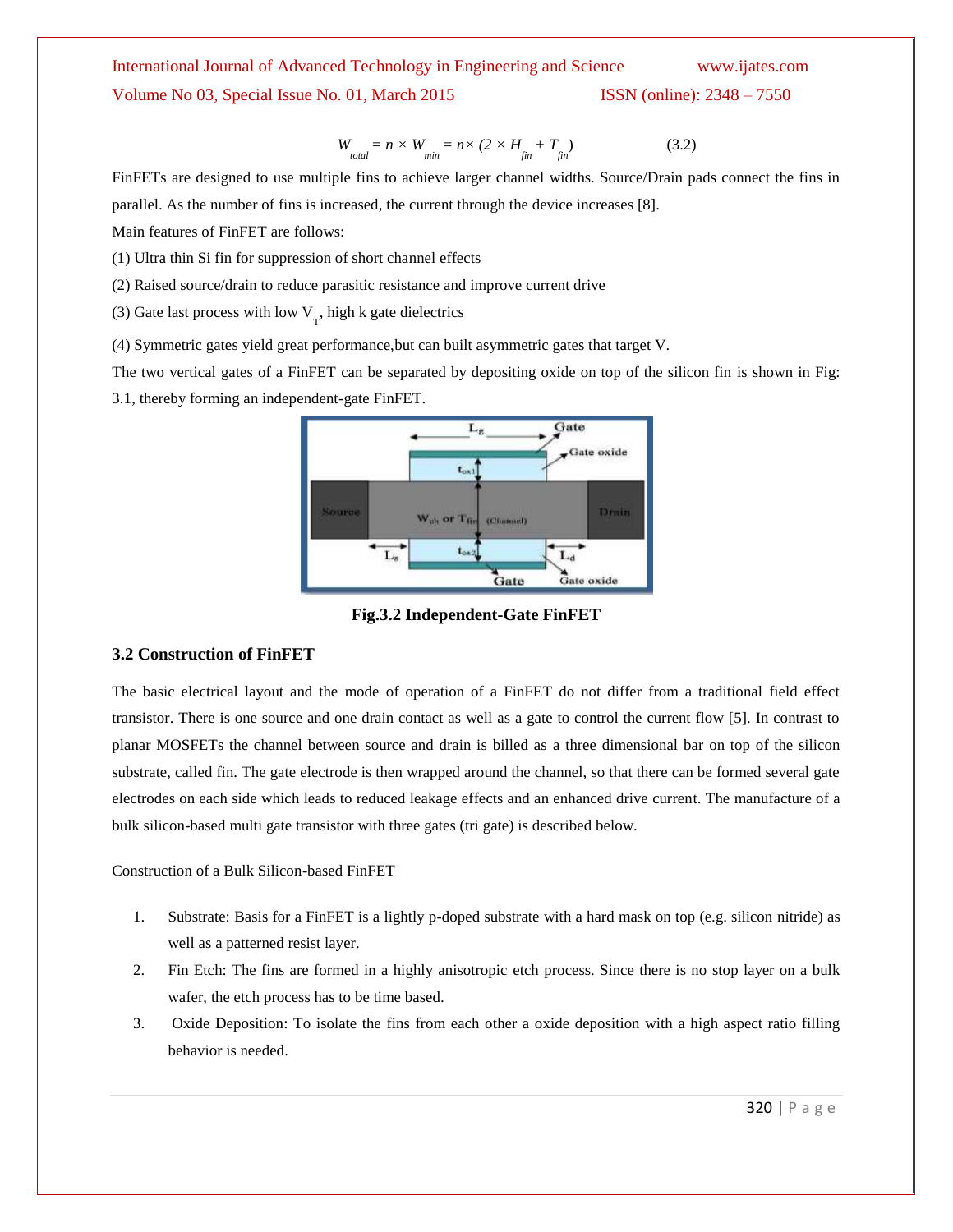- 4. Planarization: The oxide is planarized by chemical mechanical polishing. The hard mask acts as a stop layer.
- 5. Recess Etch: Another etch process is needed to recess the oxide film to form a lateral isolation of the fins.
- 6. Gate Oxide: On top of the fins the gate oxide is deposited via thermal oxidation to isolate the channel from the gate electrode. Since the fins are still connected underneath the oxide, a high-dose angled implant at the base of the fin creates a dopant junction and completes the isolation.
- 7. Deposition of the Gate: Finally a highly n+-doped poly silicon layer is deposited on top of the fins, thus up to three gates are wrapped around the channel. one on each side of the fin, and - depending on the thickness of the gate oxide on top - a third gate above. The influence of the top gate can also be inhibited by the deposition of a nitride layer on top of the channel. Since there is an oxide layer on an SOI wafer, the channels are isolated from each other anyway. In addition the etch process of the fins is simplified as the process can be stopped on the oxide easily.

### **3.3 Three Modes of FINFET**

#### **3.3.1 Shorted Gate**

The two gates are connected together, leading to a three-terminal device [1]. This can serve as a direct replacement for the conventional bulk-CMOS devices.



**Fig.3.3 Shorted Gate for Both N-Type & P-Type**

#### **3.3.2 Independent Gate**

The top part of the gate is etched out, giving way to two independent gates [2]. Because the two independent gates can be controlled separately, IG-mode FinFETs offer more design options.



**Fig.3.4 Independent-Gate for N-Type& P-Type**

### **3.3.3 Low Power**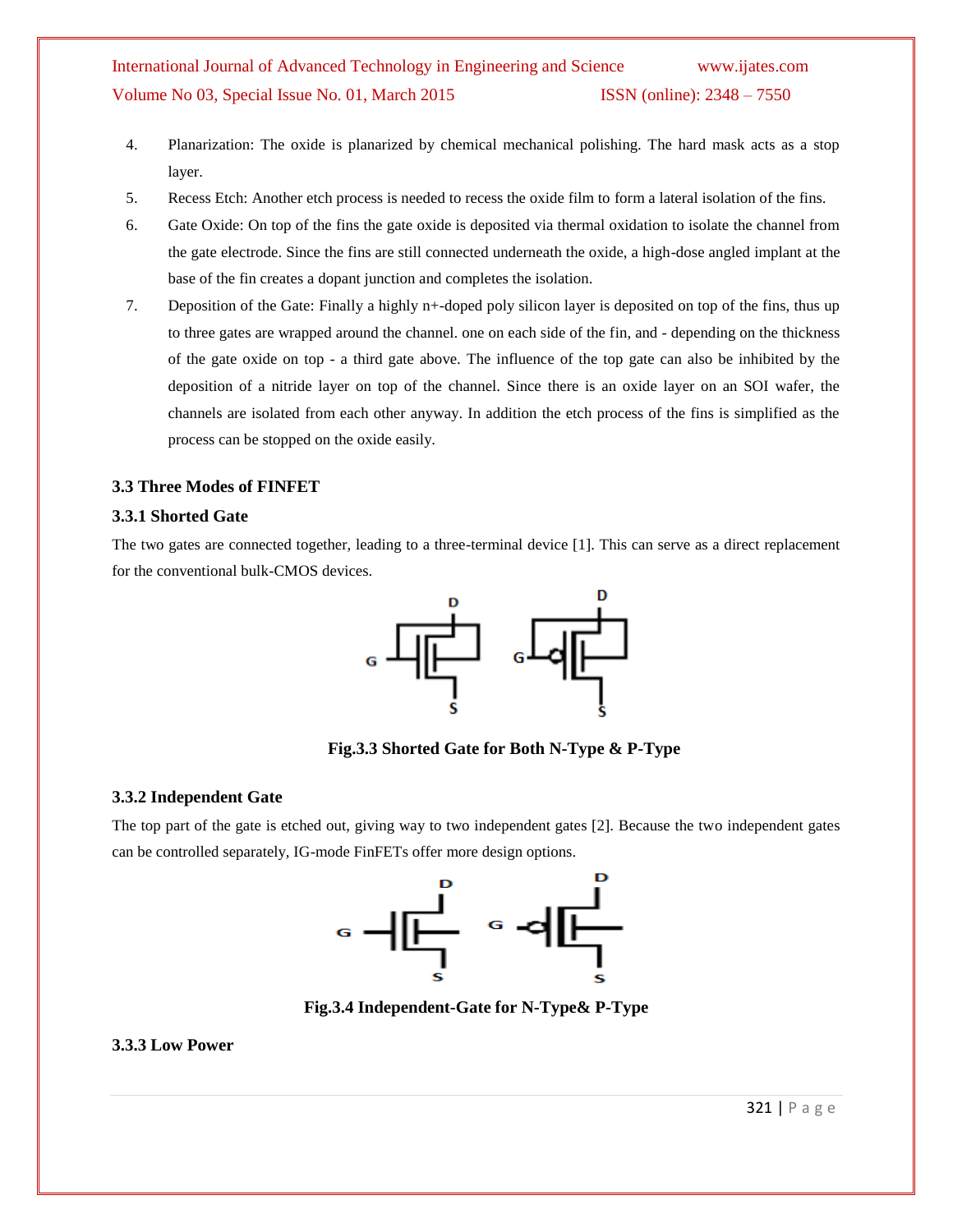A low voltage to n-type FinFET and high voltage to p-type FinFET. This varies the threshold voltage of the devices which reduces the leakage power dissipation at the cost of increased delay [1]. A hybrid IG/LP-mode is a combination of LP and IG modes.

#### **3.4 FINFET Logic**

#### **3.4.1 Inverter**

There are four possible configurations of an INV based on how SG and IG FinFETs are combined to implement them. They are called SG, low-power (LP), IGn, and IGp INV. Their schematic diagrams are shown in Figure 3.22&3.23. As suggested by its name, an SG INV has SG n/p FinFETs. It has a highly compact layout. The other three configurations use at least one IG FinFET. The back-gate of an IG p FinFET (n FinFET) is tied to a VHIGH (VLOW) signal. When these signals are reverse-biased, for example, when VHIGH is  $1V$  above VDD and VLOW is  $0 \, V$  below ground, there is a significant reduction in *I* off. [1]The presence of an IG FinFET also leads to a more complex layout, resulting in 36% area overhead relative to that of an  $\times 2$  SG INV (that is double the size of a minimum-sized SG INV). Table 2 compares the normalized area, delay, and leakage of the various INVs. Clearly, SG INV is the best in area and propagation delay  $(T, p)$ , but incurs much higher leakage current than LP INV. [9] However, LP INV performs poorly in area and propagation delay. IGn INV, however, looks promising based on its intermediate area, delay, and leakage.



**Fig.3.5 FinFET Inverter (a) Shorted gate & (b) Low power gate** 



**Fig.3.23 FinFET Inverter (c) Independent gate –N Type (d) Independent gate –P Type**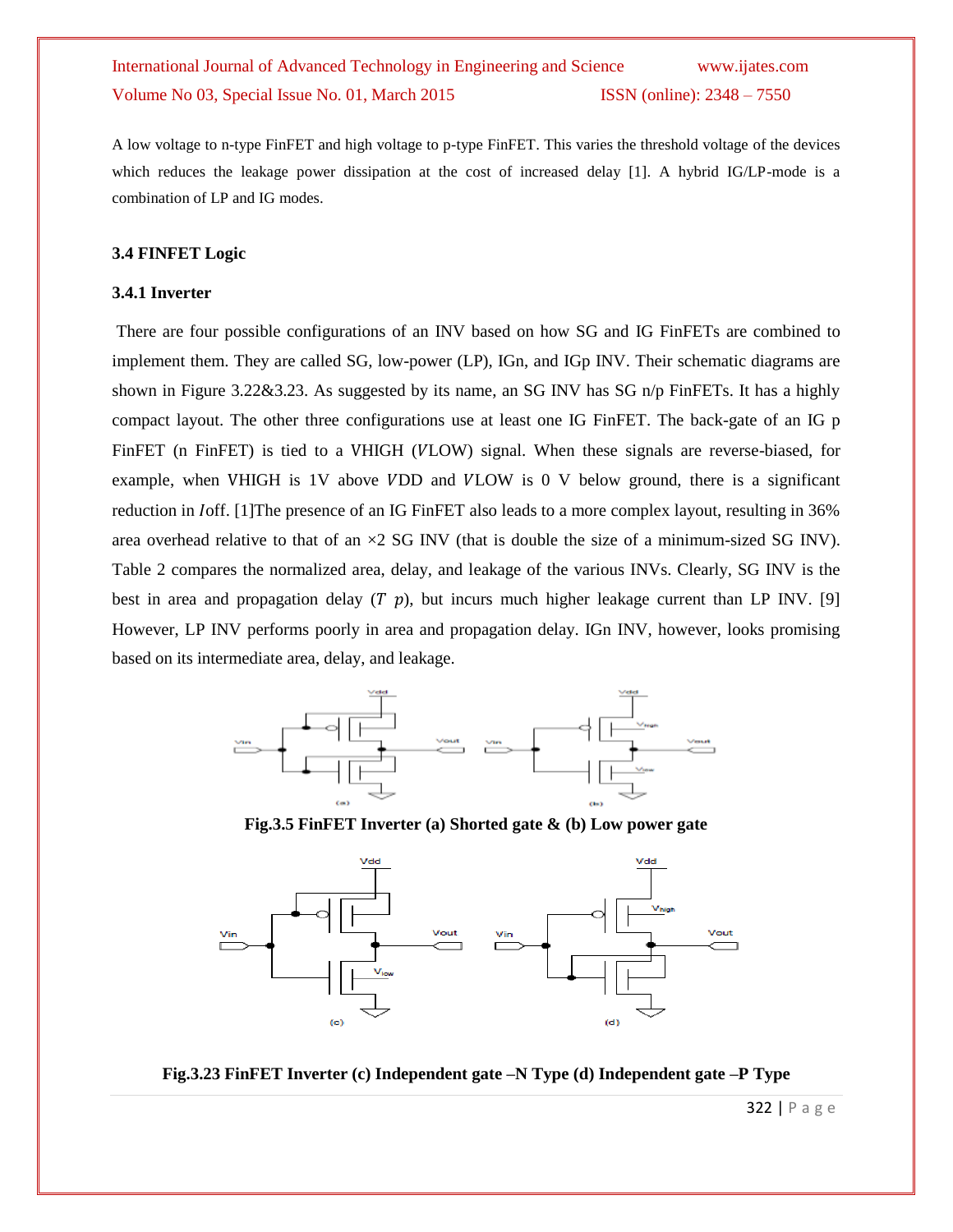### **3.4.2 NAND**

Similar to INVs, NAND2 gates also have SG (LP) configurations in which all transistors are SG (IG) FinFETs. [9] Since there are more transistors in a NAND gate than in an INV, there are more opportunities available for combining SG and IG FinFETs.







**Fig.3.25: FinFET NAND (C) Independent gate & (b) Hybrid mode (IG/LP)**

### **IV. ANALYSIS OF PERFORMANCE CHARACTERISTICS**

| Table.4.1 Performance Comparison of CMOS & FinFET Inverter |  |  |  |  |  |
|------------------------------------------------------------|--|--|--|--|--|
|------------------------------------------------------------|--|--|--|--|--|

| <b>Device</b> | Delay(S) | Power(W)   | Bandwidth(G) | <b>Power-Delay</b><br>Product(PDP)(J) |
|---------------|----------|------------|--------------|---------------------------------------|
| CMOS          | 8PS      | $69\mu w$  | 16.8G        | 552AJ                                 |
| <b>FinFET</b> | 7PS      | $72 \mu w$ | 18.6G        | 504AJ                                 |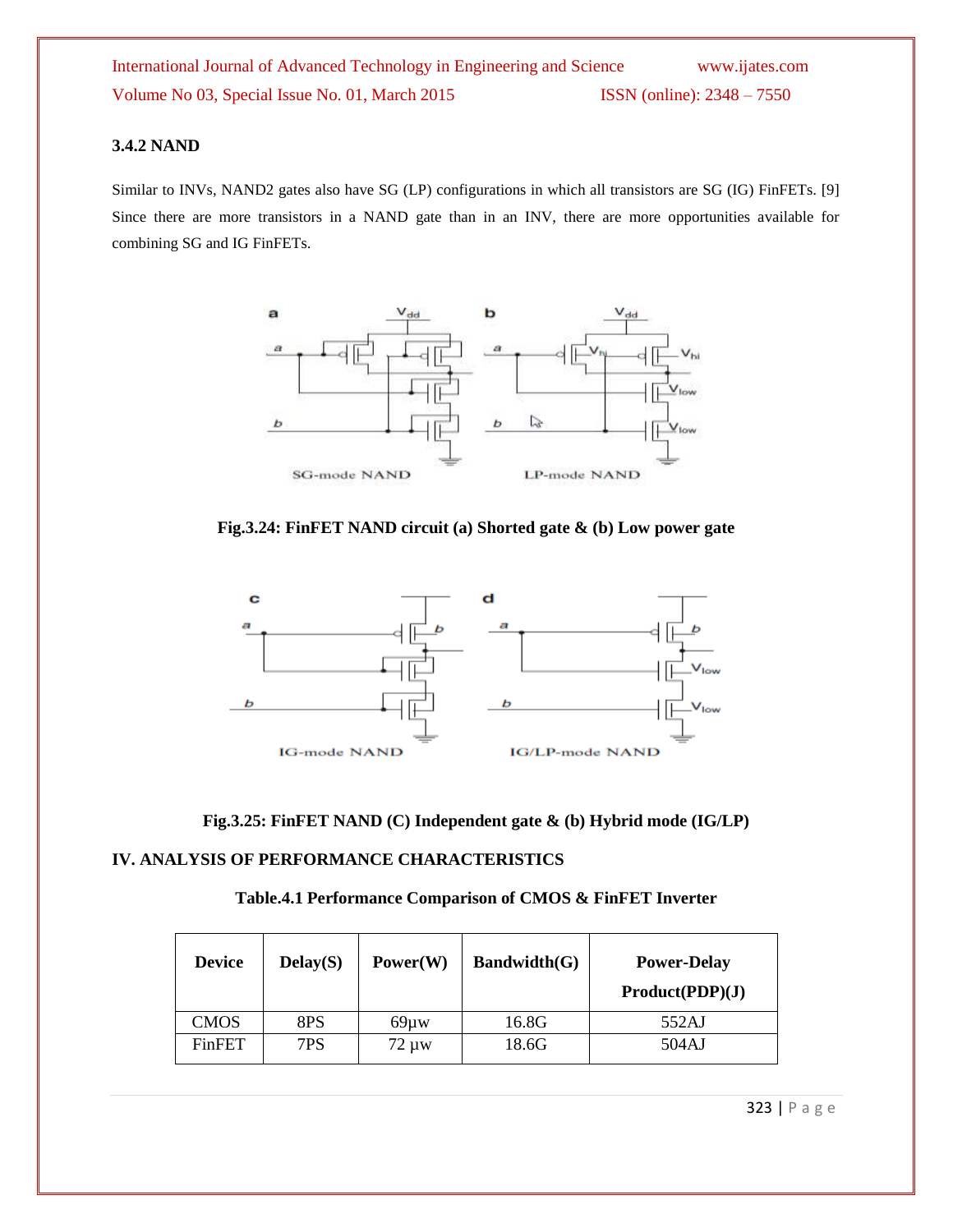Table 4.1 shows that Performance comparison of CMOS & FinFET Inverter. Analysis describes that compare to CMOS; FinFET has fast switching speed and power delay product also reduced. Leakage also reduced.

| <b>Device</b> | Delay(S) | Power(W)   | Bandwidth(G) | <b>Power-Delay</b><br>Product(PDP)(J) |
|---------------|----------|------------|--------------|---------------------------------------|
| <b>CMOS</b>   | 26PS     | $138\mu w$ | 20G          | 3.5Fi                                 |
| FinFET        | 20PS     | 134µw      | 25G          | $2.7f$ j                              |

**Table.4.2 Performance Comparison of CMOS & FinFET NAND**

Table 4.2 shows that Performance comparison of CMOS & FinFET NAND. Analysis describes that compare to CMOS; FinFET has fast switching speed and power delay product also reduced. Leakage also reduced.

**Table.4.3 Performance Comparison of different modes in FinFET Inverter**

| <b>Device</b>      | Delay(S) | Power(W)   | Bandwidth(G) | <b>Power-Delay</b><br>Product(PDP)(J) |
|--------------------|----------|------------|--------------|---------------------------------------|
| Shorted            | 7PS      | $72 \mu w$ | 19G          | 504AJ                                 |
| Low power          | 13PS     | $34 \mu w$ | 11G          | 442AJ                                 |
| Independent-P Type | 6PS      | $65 \mu w$ | 10G          | 394AJ                                 |
| Independent-n Type | 14PS     | $55 \mu w$ | 20G          | 770AJ                                 |

Table 4.3 shows that Performance comparison different modes of FinFET Inverter. Analysis describes that Shorted gate for high performance, Low power gate for greater driving strength, Independent gate for two different signals. Compare to Shorted gate, Low power and Independent gate has low power consumption.

Table 4.4 shows that Performance comparison different modes of FinFET Inverter. Analysis describes that Shorted gate for high performance, Low power gate for greater driving strength, Independent gate for two different signals. Compare to Shorted gate, Low power and Independent gate has low power consumption.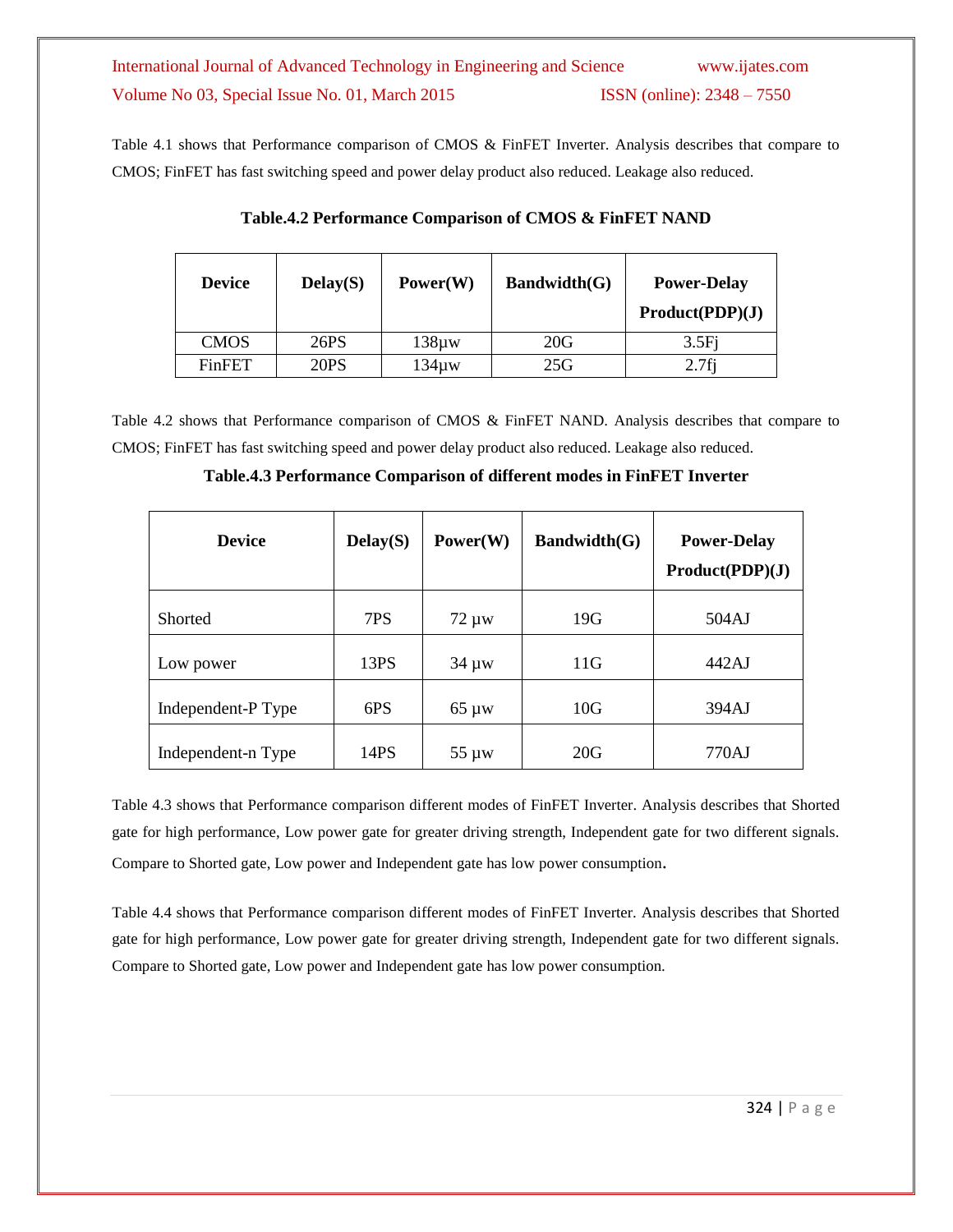| <b>Device</b>  | Delay(S)    | Power(W)    | <b>Bandwidth(</b><br>$\mathbf{G}$ | <b>Power-Delay</b><br>Product (PDP)(J) |
|----------------|-------------|-------------|-----------------------------------|----------------------------------------|
| <b>Shorted</b> | <b>20PS</b> | $134 \mu w$ | 25G                               | 2.7f                                   |
| Low power      | 30PS        | $71 \mu w$  | 20.5G                             | 2.1f                                   |
| Independent    | 18PS        | $83 \mu w$  | 21G                               | 1.4f                                   |
| Independent/LP | <b>28PS</b> | $68 \mu w$  | 21G                               | 1.9f                                   |

**Table.4.4 Performance Comparison of different modes in FinFET NAND**

### **V. CONCLUSION**

FinFET is a promising substitute for bulk CMOS for meeting the challenges being posed by the scaling of conventional MOSFETs. Due to its double-gate structure, it offers innovative circuit design styles. Logic gates are implemented in SG-, LP-, IG-, and IG/LP-mode of FinFET. FinFET offer faster switching speed and reduces the leakage current. Logic gates net lists are simulated using HSpice simulator. From the simulation result propagation delay, power consumption, bandwidth, and power delay product can be obtained. The future work will address the implementation of Adder circuit and memory device using FinFET because of its high performance.

### **REFERENCES**

- [1]. Ajay N.Bhoj and Niraj K.Jha, "Design of Logic Gates and Flip-Flops in High-Performance FinFET Technology" VLSI, IEEE Transactions on Volume:21
- [2]. A. Muttreja, N. Agarwal, and N. K. Jha, "CMOS logic design with independent gate FinFETs," in Proc. Int. Conf. Computer Design, Oct. 2007, pp. 560–567.
- [3]. Animesh Datta,Ashish Goal ,"Modeling & circuit synthesis for independently controlled double gate FinFET devices" IEEE Transcation, VOL 26,NO 11,2007
- [4]. Dipanjan Sengupta and Resve Saleh ,"Generalized power-delay metrics in deep submicron cmos design",IEEE transaction ,VOL 26,2007.
- [5] D. Bhattacharya and N. K. Jha, "FinFETs: From Devices to Architectures" Volume 2014
- [6] E.J.Nowak, I.Aller, T.Ludwig, K.kim, R.V.Joshi, "Turning silicon on its edge (double gate cmos/FinFET technology)",IEEE transaction ,VOL 23,2004